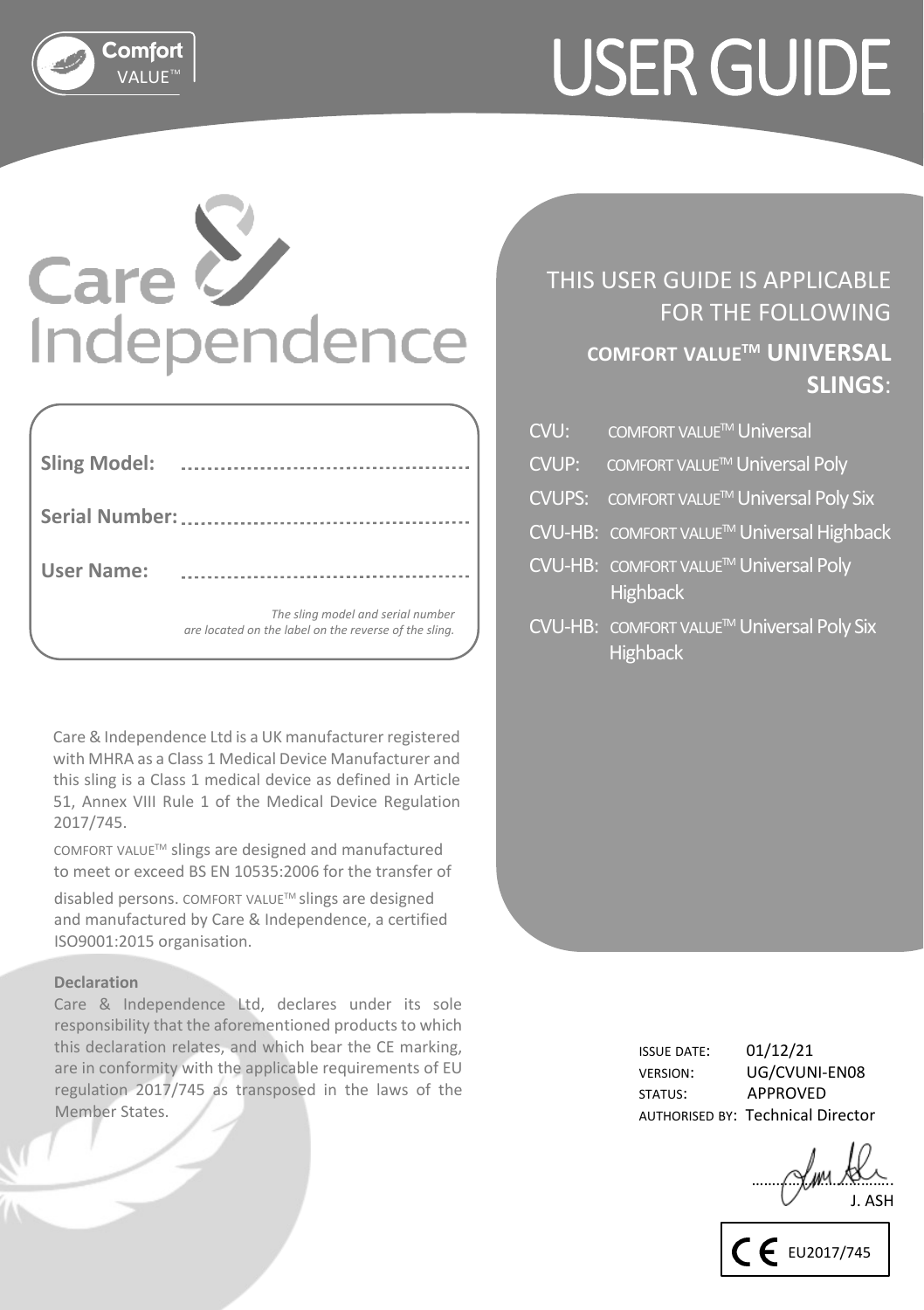

# **1. GENERAL**

- **1.1 WARRANTY:** The COMFORT VALUETM slings covered in this User Guide have been awarded a THREE YEAR WARRANTY. Any manufacturing defect will be rectified free of charge. Product damage through wear and tear, neglect or accidental damage is not covered by the warranty. **3 yr**
	- **1.2. COMPATIBILITY:** Care & Independence slings have been manufactured to work with most of the major hoist manufacturers' equipment. A compatibility statement is available on request.

# **2. SLING SAFETY**

### **2.1 GENERAL:**

- 2.1.1. Only competent persons should ever use hoists and slings.
- 2.1.2 A risk assessment must be completed before using the sling, even if the hoist and sling is provided from the same manufacturer.
- 2.1.3 It is essential that the sling is fit for purpose; the correct size and type of sling for an individual is essential to ensure the safety and comfort of the person being transferred.
- 2.1.4 Product care and inspection instructions should be followed at all times.
- 2.1.5. **No sling must ever be used to lift more than its rated load** (see label).
- 2.1.6. The intended sling and hoist combination should be compatible.
- 2.1.7 **If there is any doubt about sling safety, remove the sling from use until checked and authorised for use by a competent person.**

### **2.2 SLING INSPECTION:**

- 2.2.1 Care & Independence recommend pre-use sling checks by competent person.
- 2.2.2 Slings are Class One Medical Devices and are subject to Lifting Operations and Lifting Equipment Regulations (LOLER) Examinations. A LOLER examination may only be conducted by a person trained and qualified to do so. Space is provided on the sling label to record LOLER details.

# **3. DAMAGED OR FAULTY SLINGS**

Care & Independence have a strict *Returns & Repair Procedure* to ensure the safety of all involved.

**Please do not send slings and bathing products back without completing the Return/Repair form.**

# **4. PRODUCT CARE**

### **4.1 GENERAL CARE:**

- 4.1.1 Repeated washing may lead to sling deterioration. **Care & Independence strongly recommend replacing the sling at the first signs of wear or damage, as opposed to after a specified time frame.**
- 4.1.2 **Each sling is marked with its maximum wash temperature.**
- 4.1.3 Discolouration to some materials or fading labels may occur as a result of laundering. **NOTE: It is a health & safety requirement that the sling label must be legible throughout the sling's working lifetime.**
- **4.2 WASHING THE SLING:** Every sling is marked with its maximum wash temperature. Close hook & loop fastenings before laundering to prevent damage to the fabric and webbing.

### **4.3 DECONTAMINATION:**

Slings can withstand a strong decontamination routine but regular use may impair the lifespan of the sling.

# **A copy of these instructions should be provided to the person(s) laundering the sling.**



- · Wash gently at 40°C. Use a mild soap solution or a non-biological detergent without bleaching additives.
- · Do not add bleach or stain removers.
- · Air dry, cabinet dry or tumble dry on a cool cycle (below 60°C). Do not tumble dry on a hot setting.
- · Do not place on hot pipes or heaters. Keep away from flames.
- · Do not iron.

**FURTHER INFORMATION:** *Available to download from our website*



- · Sling Care Instruction Guide (includes <del>.</del><br>ntamination advice)
- Returns & Repair Procedure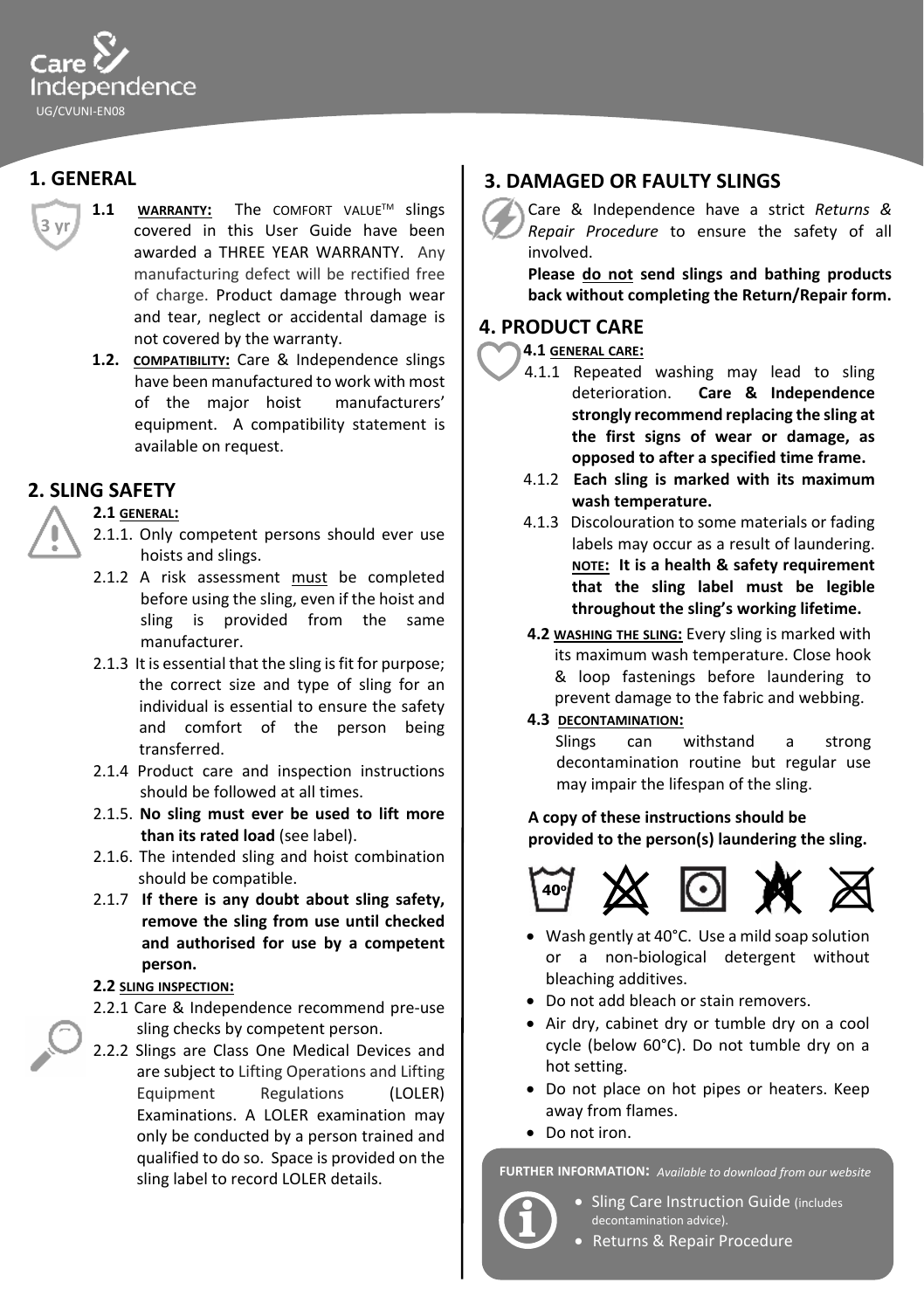

# **5. GETTING TO KNOW YOUR SLING**

5.1 THE UNIVERSAL-STYLE SLING



### 5.2 SLING LABELS EXPLAINED

There are four labels associated with each sling.



### 5.2.1 SLING INFORMATION

Printed label sewn onto back of sling. Provides useful information such as Sling Model Type, Washing instructions, Pre-Use Checks and a space to write User's name. A QR code is also featured that once scanned leads direct to product webpage where support resources are available.

| <b>LOLER Thorough Examination Record</b> |                      |                  |  |
|------------------------------------------|----------------------|------------------|--|
| TE DATE                                  | <b>DOMINDES NAME</b> | NEXT TE DATE DUE |  |
|                                          |                      |                  |  |
|                                          |                      |                  |  |
|                                          |                      |                  |  |
|                                          |                      |                  |  |
|                                          |                      |                  |  |
|                                          |                      |                  |  |

### 5.2.2 LOLER RECORD

Printed label sewn onto back of sling. Convenient to record the sling's LOLER checks



5.2.3 PRODUCT INFORMATION Woven label sewn onto back of sling. Contains serial number, Health & Safety Regulation Compliance mark, Maximum Load Capacity and QR code.



5.2.4 QUALITY TAG (Disposable) Attached to the side of the sling. Shows factory quality control approvals. Reverse side is Union flag.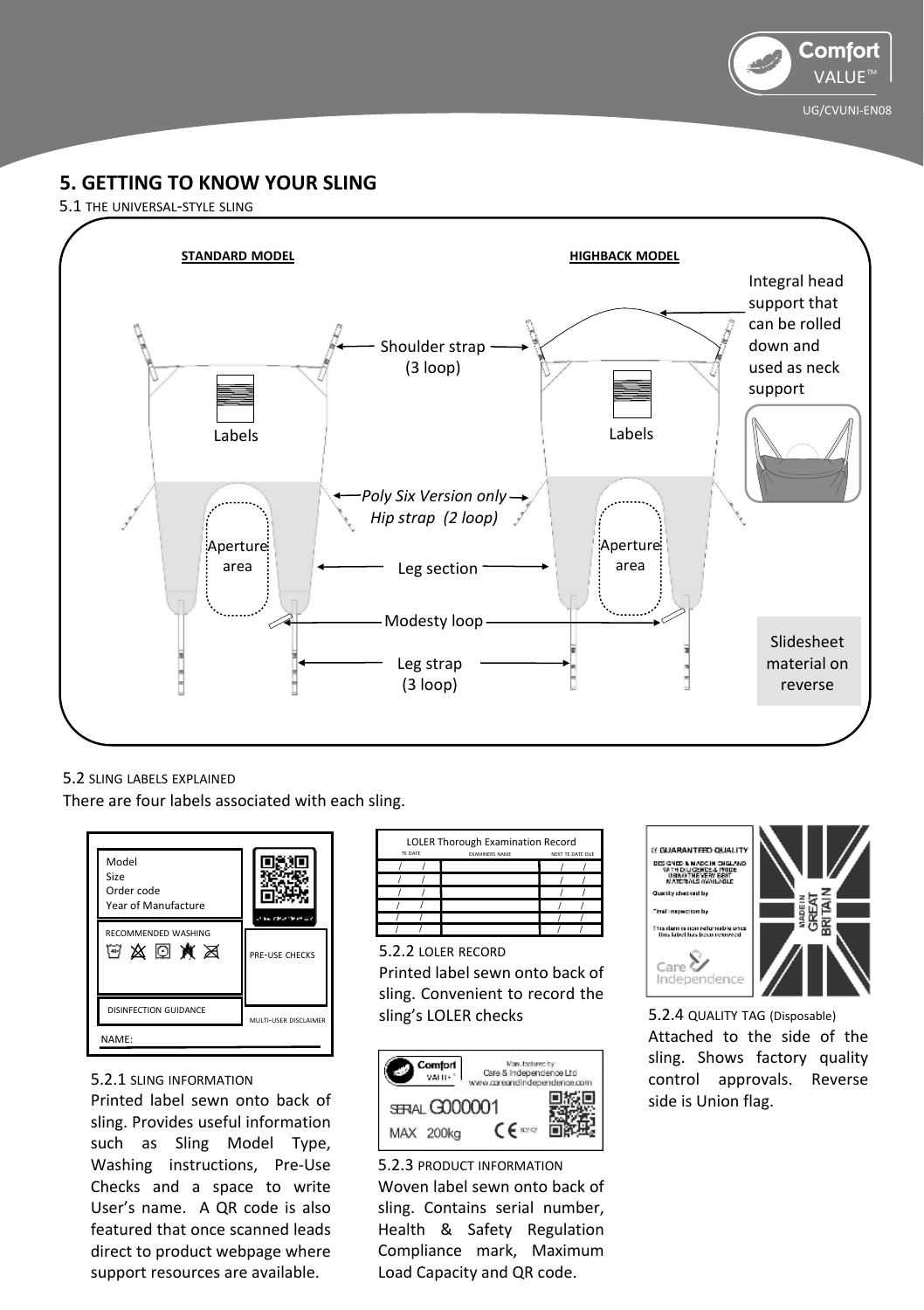# **6. FITTING THE SLING**

Before you start, check that the sling is in safe and clean condition and is the appropriate size and model for the person to be transferred. There are a variety of ways to use and adjust this sling, so please read carefully.

### 6.1 IN A SEATED POSITION



# 6.1.1

i. With label facing outwards, slide the sling down to the base of the spine, keeping it





- i.Bring the leg sections around the hips
- ii.Feed them under and up between the thighs.



### 6.1.3

- i. Feed leg straps through modesty strap. Do not cross the straps.
- ii. Attach leg straps to the hoist followed by hip straps (Poly Six sling styles only) then shoulder straps.

### 6.2 POSITIONING A USER BACK INTO A CHAIR



To assist guidance into the chair, a preferred technique is to use your body weight from the front, pushing on the bottom of the leg lift straps, as the user lowers into the chair.



· Sling Sizing Guide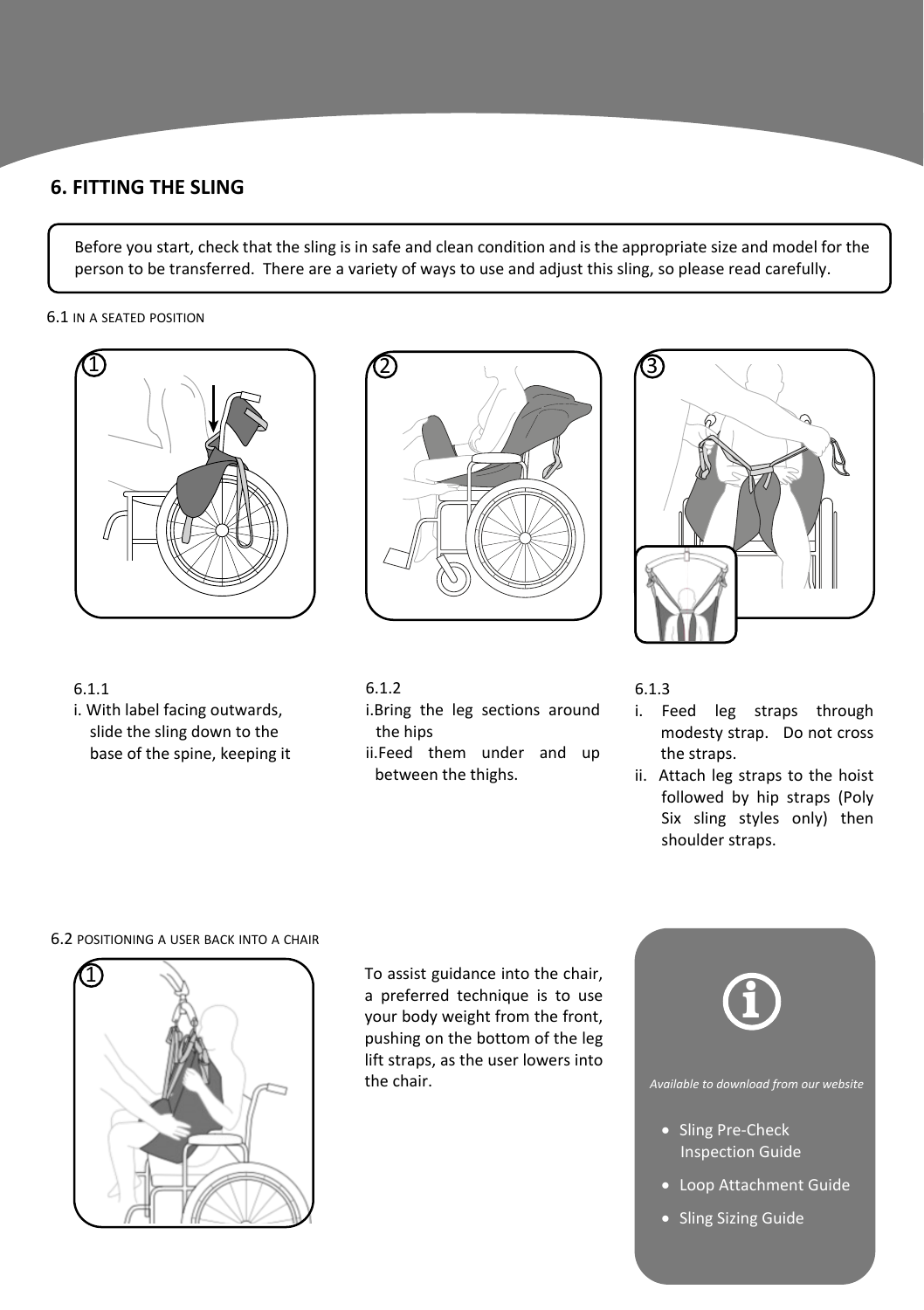

### 6.3 FROM A SUPINE POSITION

### **To prevent falls, always roll a person towards yourself, a wall or a bed rail.**

NOTE: The COMFORT VALUETM Universal *standard* model does not have a head or neck support. For this model type, we only recommend fitting from supine if a second person is supporting the users head whilst transferring into an upright position.



### 6.3.1

- i. Roll the user onto their side.
- ii. Fold sling in half lengthways with the label on the inside.
- iii. Position the sling with the top of the aperture aligned with the user's coccyx and the centre of the sling in alignment with the user's spine.



### 6.3.2

- i. Fold the uppermost section over the user like a blanket.
- ii. Tuck the remaining sling material under the user, ensuring straps are tucked in.



### 6.3.3

- i. Roll the user onto their opposite side.
- ii. Unfurl the sling beneath the user.
- iii. Reposition user onto their back with sling now spread out fully underneath them.



### 6.3.4

i. Feed the leg sections under the thighs and between the user's legs.



### 6.3.5

ii. Feed the leg straps through the modesty strap.



- i. Raise the bed to a seated position.
- Ii. Attach leg straps then hip straps (Poly Six sling style only) then shoulder lift straps to the hoist spreader bar.
- iii. After checking nothing is snagged, complete the transfer.